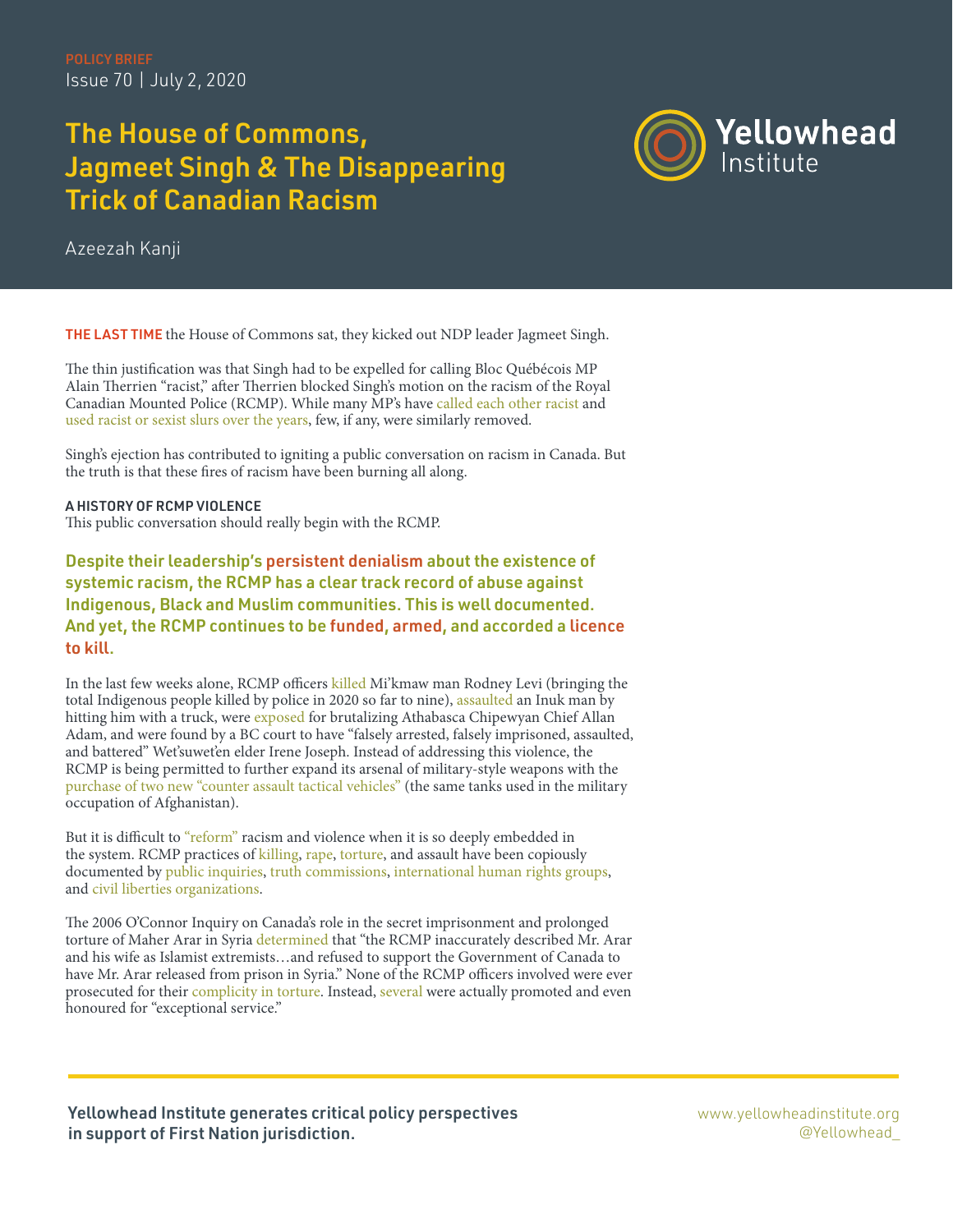In 2013, a Human Rights Watch (HRW) [investigation](https://www.hrw.org/report/2013/02/13/those-who-take-us-away/abusive-policing-and-failures-protection-indigenous-women) on the RCMP's "abusive policing" of Indigenous communities in northern British Columbia found "levels of fear [of the RCMP] that HRW normally finds in countries such as Iraq where security forces have played an integral role in state abuses and enforcement of authoritarian policies."

Six years later in 2019, [the final report](https://www.mmiwg-ffada.ca/wp-content/uploads/2019/06/Final_Report_Vol_1a-1.pdf) of the National Inquiry into Missing and Murdered Indigenous Women and Girls concluded that "the RCMP have not proven to Canada that they are capable of holding themselves to account – and, in fact, many of the truths shared [at the Inquiry] speak to ongoing issues of systemic and individual racism, sexism, and other forms of discrimination that prevent honest oversight from taking place."

All of this is, perhaps, not surprising given that the RCMP was [established](https://globalnews.ca/news/5381480/rcmp-indigenous-relationship/) in 1873 as a paramilitary organization to expel Indigenous peoples from their lands. It makes sense that the organization would continue to reproduce the racial violence and domination it was created to inflict. It is equally unsurprising that Canada's Parliament, [premised on](https://heinonline.org/HOL/LandingPage?handle=hein.journals/ubclr48&div=25&id=&page=)  [the genocidal erasure](https://heinonline.org/HOL/LandingPage?handle=hein.journals/ubclr48&div=25&id=&page=) of pre-existing Indigenous political systems, would continue to reproduce the racism lying at the heart of its settler colonial sovereignty.

## WHOSE NATIONAL SECURITY?

Sparked by the death of George Floyd in the United States and those of Regis Korchinski-Paquet, Chantel Moore, Rodney Levi, Ejaz Chaudhry, and so many others in Canada, many Canadians are currently rising up against police brutality. But the logic of racial policing extends far beyond the bodies officially bearing the name of "police".

## Do Canadians know the scope of their complicity in the dispossession, exploitation, and brutalization of racialized people?

There are the [national security agencies](https://ccla.org/mass-surveillance-bulk-collection-bill-c-59/) like CSIS empowered to engage in mass surveillance while their own abuses remain protected from sight; and the [military](https://www.psr.org/wp-content/uploads/2018/05/body-count.pdf) deployed to supposedly prevent "terror attacks" at home by [preemptively](https://digitalcommons.osgoode.yorku.ca/cgi/viewcontent.cgi?article=1344&context=ohlj) inflicting mass terror on populations abroad. There are the immigration authorities patrolling the [colonial borders](https://www.akpress.org/undoing-border-imperialism.html)  that permit [corporate power](https://justice-project.org/the-canada-brand-violence-and-canadian-mining-companies-in-latin-america/?utm_source=MiningWatch+Canada&utm_campaign=43c406ecf6-EMAIL_CAMPAIGN_2016_11_16&utm_medium=email&utm_term=0_49649c74b8-43c406ecf6-103735165) to flow freely while migrants from the Global South are blocked and [detained](https://www.globaldetentionproject.org/countries/americas/canada). And there are the everyday Canadian citizens effectively deputized to act as the [eyes](https://www.dhs.gov/news/2016/02/18/dhs-partners-royal-canadian-mounted-police-if-you-see-something-say-something), ears, [mouths,](https://nationalpost.com/news/canada/documents-reveal-92-per-cent-of-calls-to-existing-rcmp-terror-tip-line-are-non-sensical-or-unrelated) and [private arms](https://www.cbc.ca/news/indigenous/colten-boushie-gerald-stanley-indigenous-justice-history-1.4532564) of the White supremacist status quo.

There is also the House of Commons, which gasps in shock at the word "racist" while it entrenches and enables the material violence of systemic racism, including by the RCMP. This hallowed space supposedly profaned by Singh is the same institution that has presided over a vast catalogue of abuses, including:

- The continuing [denial](https://yellowheadinstitute.org/wp-content/uploads/2018/06/yi-rights-report-june-2018-final-5.4.pdf) of Indigenous sovereignty and [violation](https://redpaper.yellowheadinstitute.org/wp-content/uploads/2019/10/red-paper-report-final.pdf) of Indigenous territories for corporate development projects;
- The [proliferation](https://globalnews.ca/news/6381260/mandatory-minimums-justice-reform/) of mandatory minimum criminal sentences, further intensifying the colonial confinement and control of Indigenous and Black people through [mass](https://yellowheadinstitute.org/2020/06/25/carceral-redlining-white-supremacy-is-a-weapon-of-mass-incarceration-for-indigenous-and-black-peoples-in-canada/) [incarceration;](https://yellowheadinstitute.org/2020/06/25/carceral-redlining-white-supremacy-is-a-weapon-of-mass-incarceration-for-indigenous-and-black-peoples-in-canada/)
- The expansion of mass surveillance, pre-emptive detention, and no-fly lists with the 2015 *[Anti-Terrorism Act](https://iclmg.ca/issues/bill-c-51-the-anti-terrorism-act-2015/)* (Bill C-51) and 2017 *[National Security Act](https://iclmg.ca/c59-is-law/)* (Bill C-59) – bolstering a national security apparatus that targets [Muslim communities](https://www.cbc.ca/news/canada/toronto/csis-students-university-muslim-campus-1.5229670) and [Indigenous land and water defenders](https://www.jstor.org/stable/24469643?seq=1) as "terrorist threats";
- The exclusion and denial of fair process for refugee claimants, with the US-Canada [Safe Third Country Agreement](https://www.amnesty.ca/sites/amnesty/files/Contesting%20the%20Designation%20of%20the%20US%20as%20a%20Safe%20Third%20Country.pdf) and [amendments](https://www.bellissimolawgroup.com/bill-c-97-division-16-tightened-restrictions-on-inland-refugee-claims/) to the Immigration and Refugee Protection Act – punishing [predominantly Black and Brown](https://www.migrationpolicy.org/article/us-policy-safe-third-country-loophole-drive-irregular-migration-canada) asylum seekers, including people [escaping condition](https://www.theguardian.com/environment/true-north/2017/aug/29/welcoming-haitian-refugees-to-canada-isnt-about-generosity-but-justice)s that Canada bears responsibility for creating;
- The [extreme exploitation](https://migrantworkersalliance.org/wp-content/uploads/2020/06/Unheeded-Warnings-COVID19-and-Migrant-Workers.pdf) of Black, Brown, and Asian migrant workers, enabled by the [legislated precariousness](https://metcalffoundation.com/publication/made-in-canada-how-the-law-constructs-migrant-workers-insecurity/) encoded in the Temporary Foreign Workers Program;
- The [defunding](https://www.opencanada.org/features/election-2019-foreign-aid-cuts-would-be-even-deeper-first-thought/) of international development, and concomitant [escalation](https://www.theguardian.com/world/2017/jun/07/canada-increase-military-spending-nato) of funding for the military – wielded primarily against [Global South countries](https://www.ctvnews.ca/canada/canada-s-current-military-operations-abroad-1.3154603) and [Indigenous nations](https://www.aptnnews.ca/national-news/echoes-of-oka-trudeau-minister-says-military-involvement-possible-against-oil-pipeline-resistance/) resisting land theft;
- The [perpetuation of impunity](https://miningwatch.ca/blog/2019/5/4/canada-still-needs-ombudsperson-investigate-mining-cases-not-advisor-minister?__cf_chl_jschl_tk__=8a25f6142da95a539ec614b9885d360872c75787-1592845560-0-AbOuC3NJJHvG1GSePObezfz2z1hY1jA1P4yXkhaHRrUZAjaruSCluucH2YtreKV9zpqWR3iaIvrdfqHWzkX3kgpejNmzJrjFLhSw0yNO_TKYqc86tH7AbDN6w-egseZey_B08GH995xGJB4fENtyRrshlq1aae0ha4Jdy2Xubdrqau4z3zRZFazNUxAfCGhjFPkTQlrhfxrNgwk96BwDu_COObjX5rL5Dtv0S7-mu-TPtegJCBGJ9zUmPWLy2iO7LVzwja3x8oYIfXsVqwhNzkxte9KOQk8q3yqyXISc4iR_ARO6yt-AzDRzjDVqGg7yCFxtBNN-iVWhTLGL6JK6g5qij4BuQOm8a27wzYreQf8LKX2bFexo1vEd-DmmMQkI3tUw2SPU2FsIYxWL0vHqGkg) for Canadian mining corporations profiting from severe violations of Indigenous peoples' rights abroad; and